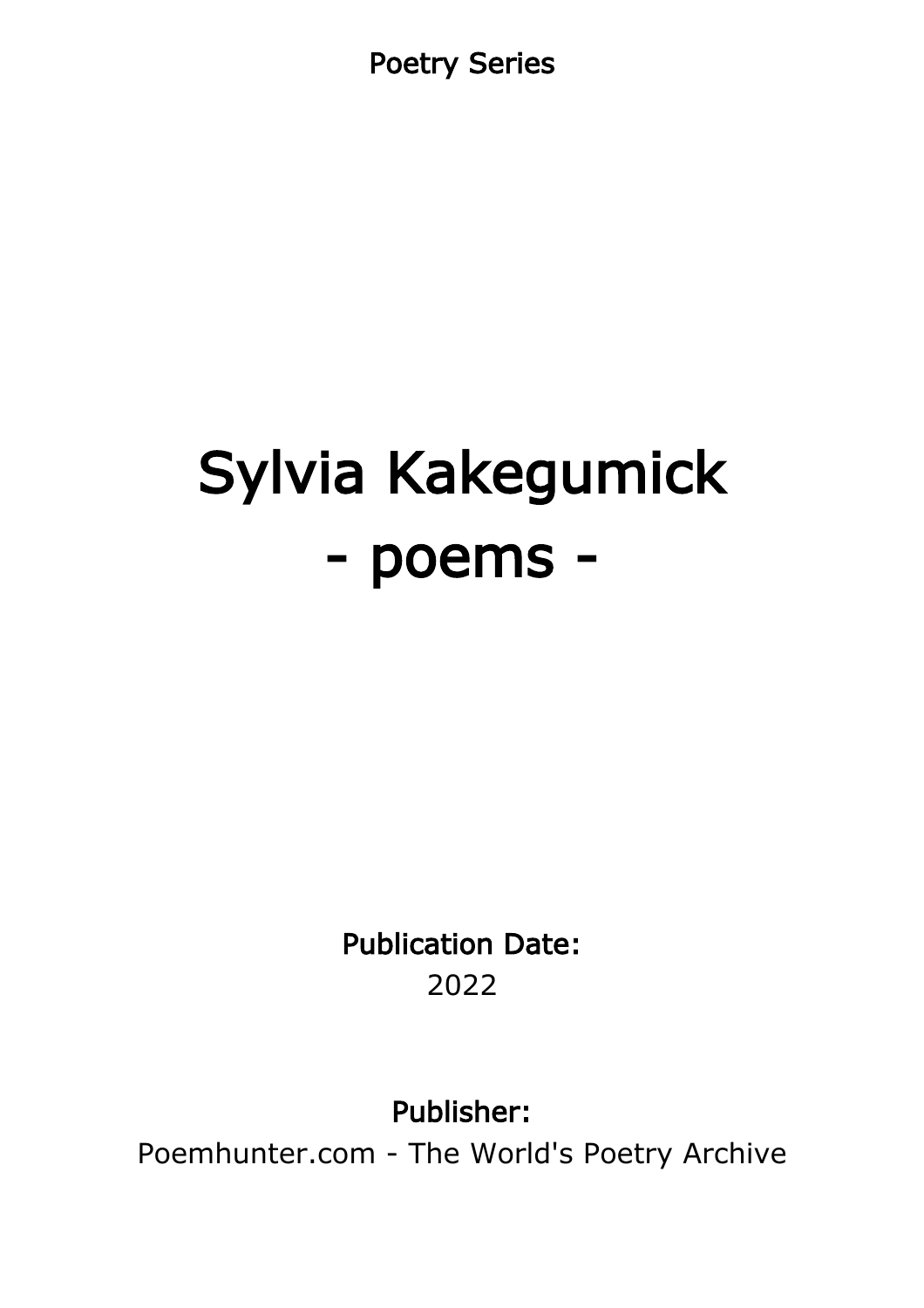## Sylvia Kakegumick()

I have been doing a bit of writing and poetry for as long as I can remember. When I start writing, I just start writing. I don't think about what I want to write, it all comes to me.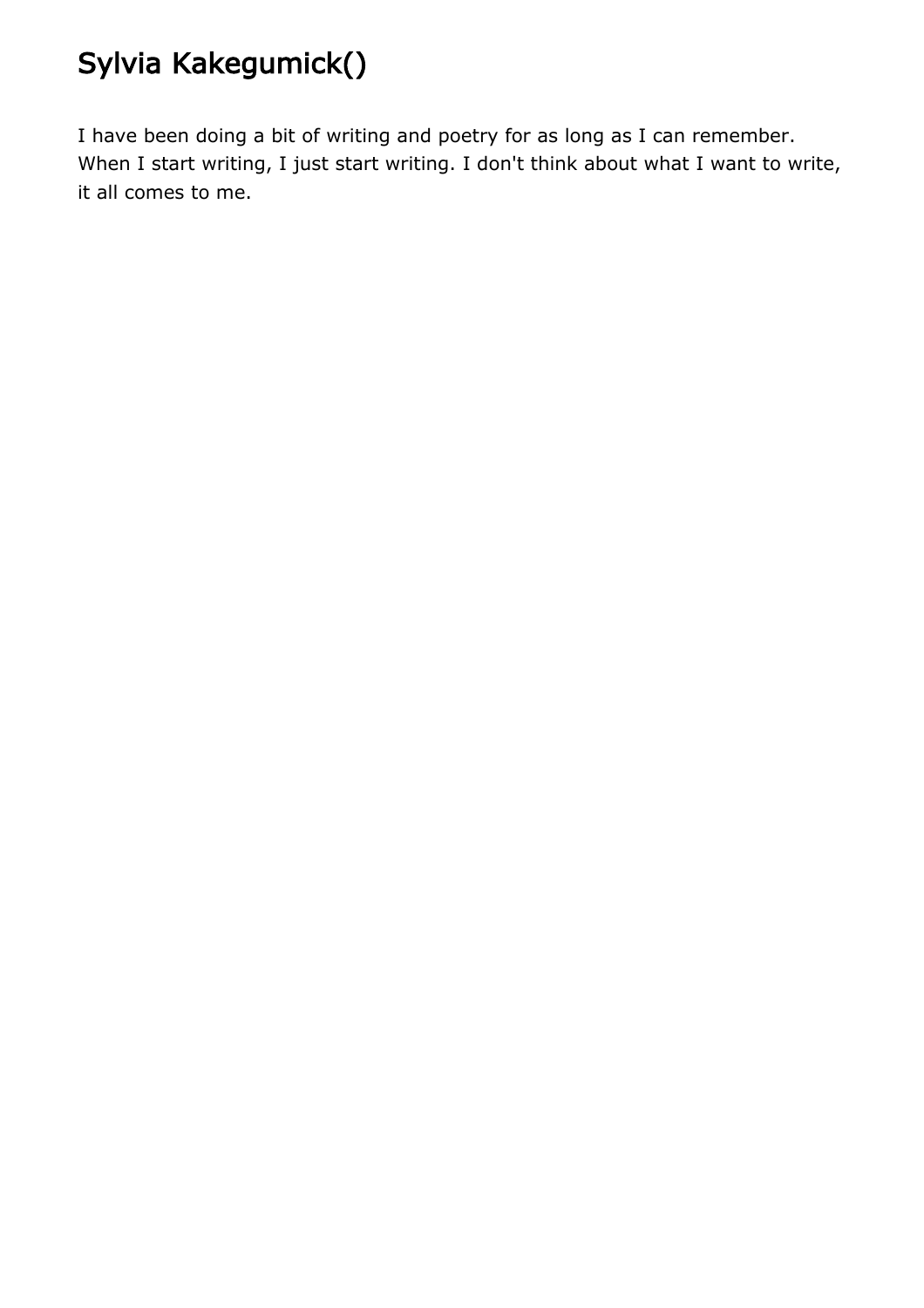## I Remember You

I remember you dear brother You'd leave for a while than you would always come back I remember you dear brother We would always say 'good morning' to each other than we would take a long walk to watch as the sun rose I remember you dear brother We would take another long walk to watch the sunset Than we would say 'good night' to each other I remember you dear brother Now you left us and this hole in our hearts won't mend But you have left such beautiful memories I'll never hear you say 'Sis' again But I'll always remember you dear brother

Sylvia Kakegumick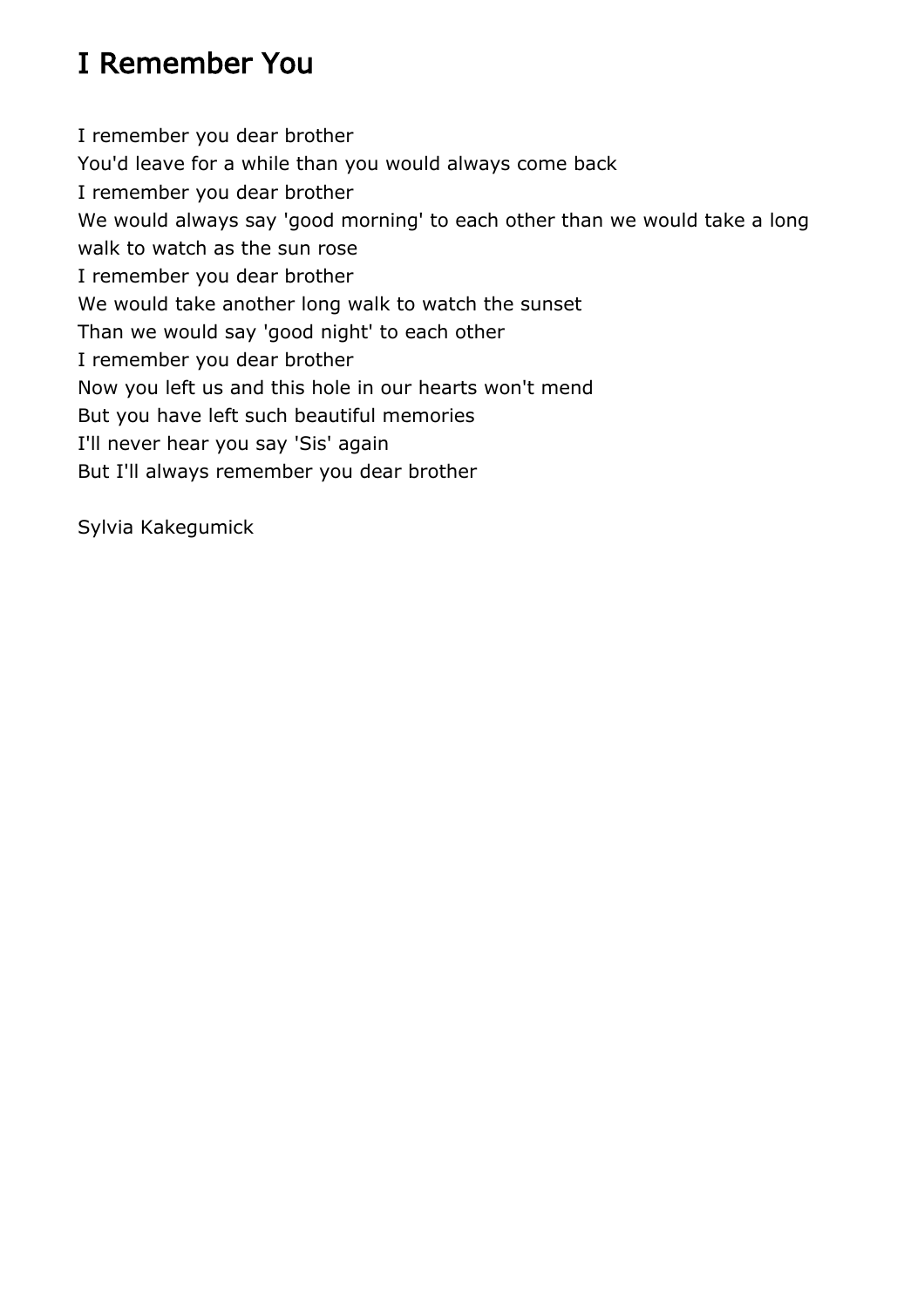## Sink Or Swim

Why must ocean's rage so violently? I can either sink or swim

Still, Christmas doesn't feel like Christmas.

Three years ago everything changed. Will it ever get easier?

I have been thinking about you non-stop for the past few days. Thinking turning into sadness and loneliness, when it's supposed to be the other way around.

Only I can turn things around.

I capsized and began sinking, it feels like i lost everything, I tried to swim, but could not, just laid there, floating, slowly sinking, while watching all things beautiful, drift by, then disappear.

Christmas time is the month we have to face no matter what. Stop facing it with blank eyes, pretending it doesn't exist Only i can change how i face everything, Only i can turn myself around, face another way.

I know that swimming is hard work, It asks you to put your ALL into it.

The time will slowly come, I'll start noticing, things that disappeared will slowly reappear, all things beautiful won't drift by, I will drift along with beauty.

I can swim by myself and I won't be alone.